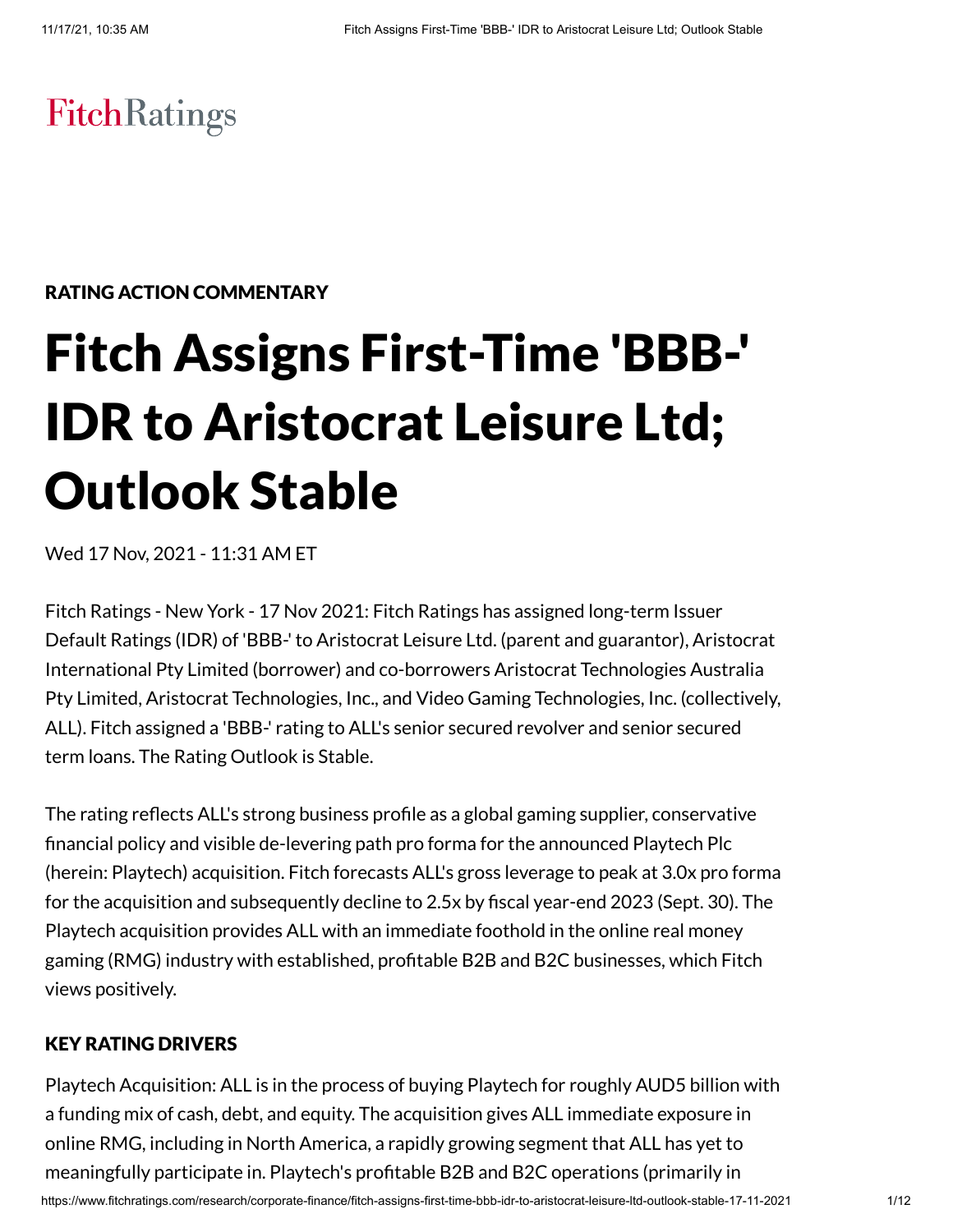Italy) already generate EBITDA margins in excess of 20%. This is in contrast to online RMG operators in the U.S., where customer acquisition costs are currently fueling material cash flow burn. In addition, the acquisition further diversifies ALL's pro forma cash flows. Prior to the deal announcement, ALL's credit profile had some headroom for M&A and Fitch views the funding mix favorably given the equity and excess cash components.

Strong Credit Metrics: ALL has an established track record of operating with a conservative balance sheet and adhering to stated financial policies (targets net leverage below 2.5x). ALL quickly de-levered through EBITDA growth and debt paydown following prior debtfunded acquisitions, including VGT (2014) and Plarium/Big Fish (2017/2018). Fitch estimates pro forma gross leverage for Playtech to be 3.0x and to decline back to 2.5x by FY2023, which includes modest debt paydown assumed by Fitch. The company consistently exhibits credit metrics consistent with investment grade gaming issuers and superior to ALL's major, U.S.-based, gaming supplier peers. The company's leverage, strong FCF generation and strong liquidity position provide financial flexibility to absorb material design and development investment and/or a downturn, as seen in 2020.

Manageable Pandemic Impact: ALL's outright slot sales and gaming operations segments were negatively impacted during the pandemic, due to its reliance on casino visitation and operator purchases. Despite the temporary casino shutdowns, the company was able to weather the impact well due to a fast recovery in U.S. regional gaming and thanks to Aristocrat's large existing slot footprint. Additionally, ALL benefited from having a large, established digital gaming segment (40% of pre-pandemic business), which had an exceptionally strong year similar to other digital casino/casual gaming segments. Combined revenues only declined mid-single digits for FY2021, much stronger than other suppliers and casino operators, primarily due to ALL's Digital outperformance.

Leading Market Share: Aristocrat is the top slot supplier in Australia and is an established top-three supplier in North America. Its momentum in class III slot machines has been driven by the North American gaming operations segment, which benefits from recurring revenue and high margins, albeit with some capital intensity as the machines remain on ALL's balance sheet. ALL holds about a 20% share in total slot sales in the U.S., and a higher share of premium install units. ALL's North American class III gaming operations footprint was nearly 25,000 machines as of March 31, 2021, nearly double from five years ago.

Growing Digital Footprint: ALL's digital business has grown meaningfully through both M&A and heavy investments in new content. ALL's previous acquisitions of Plarium and Big Fish increased ALL's digital business from 16% of total revenue in 2017 to 40% at year-end 2019. Fitch believes there are limited synergies into Aristocrat's landbased segment, but its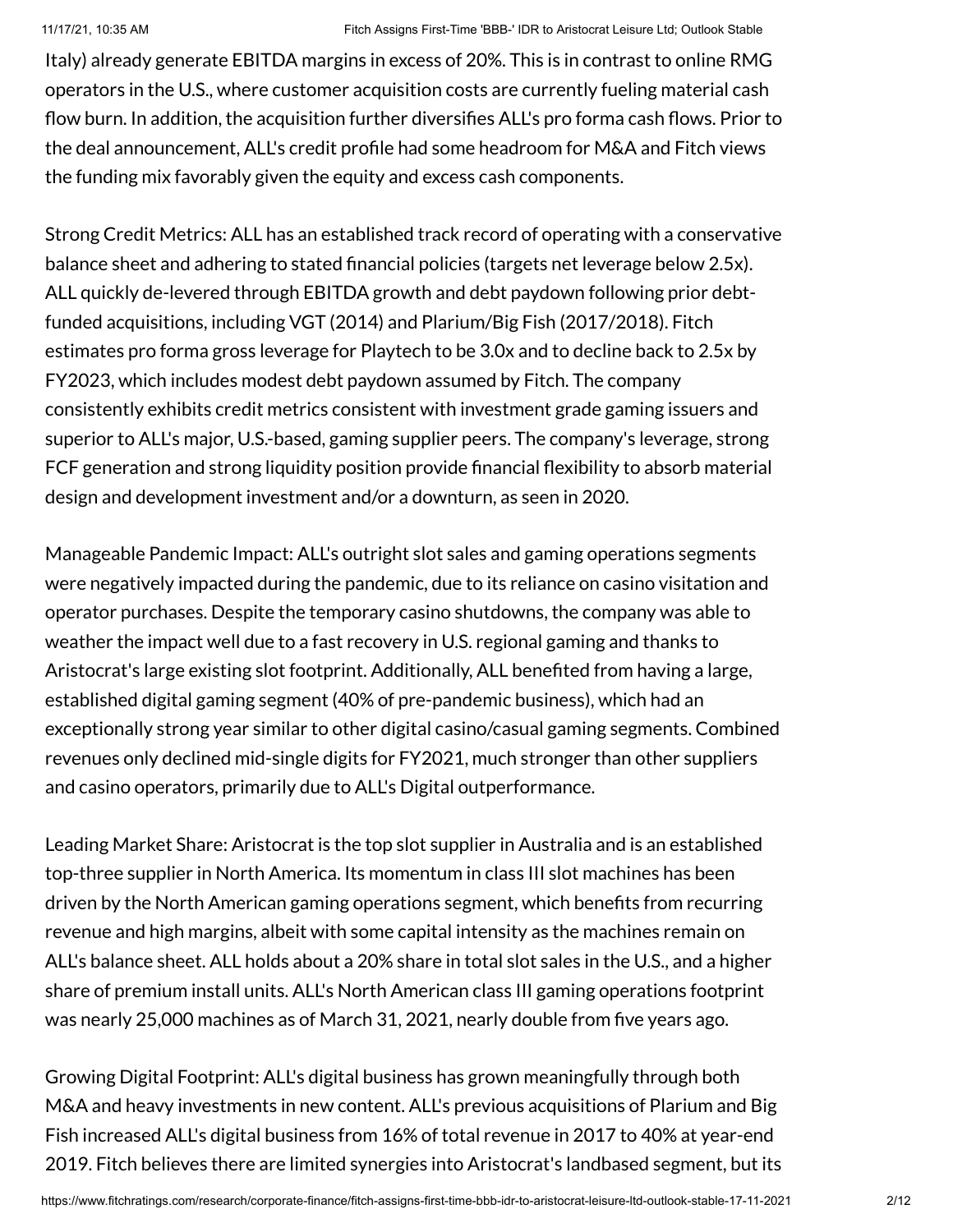Digital products provides healthy diversification to its core slot business (as evidenced during the pandemic).

Aristocrat's digital business tends to be hit driven and competitive, especially within social gaming. The business also requires considerable R&D investment and customer acquisition costs. These factors may cause operating cashflows to be more volatile and thus Fitch favors the traditional slot business, but recognizes the benefits digital provides in terms of product diversification and scale. In 2020, Digital grew over 30% due to more consumers remaining at home using digital products, which helped to offset the significant declines seen in the legacy slot business. Despite more entertainment options for consumers, Digital continued to experience YoY growth throughout 2021.

# DERIVATION SUMMARY

ALL's 'BBB-' IDR reflects its conservative credit profile based on generally low leverage, strong FCF generation, and solid market position as a global gaming supplier. The company generally operates with gross leverage well inside 2.5x, despite having a "below 2.5x" net leverage target. Fitch views this as appropriate for low investment grade gaming suppliers that are subject to persistent slot machine competition, cyclical gaming-driven cash flows, and the hit-driven nature of mobile casual gaming. ALL's leading market position in the slot segment, greater diversification and lower leverage position it stronger than peer Everi Holdings (BB-/Stable).

ALL's leverage is also lower than gaming operator peers Las Vegas Sands (BBB-/Negative) and Seminole Tribe of Florida (BBB/Stable), which Fitch has greater leverage tolerance for given strong monopolistic-like position in their respective markets. Flutter Entertainment (BBB-/Stable) has strong existing RMG position in the UK, Australia, and the U.S. but primarily as a B2C operator. Similar to ALL, Flutter maintains a conservative leverage profile and generates strong FCF.

Fitch applied the strong subsidiary/weak parent approach under its Exposure Draft: Parent and Subsidiary Linkage Rating Criteria. Fitch views the linkage as strong across ALL's entities given the openness of access and control by the parent and relative ease of cash movement throughout the structure. The rated entities are viewed on a consolidated basis, and the ratings are linked.

# KEY ASSUMPTIONS

Fitch's Key Assumptions Within Our Rating Case for the Issuer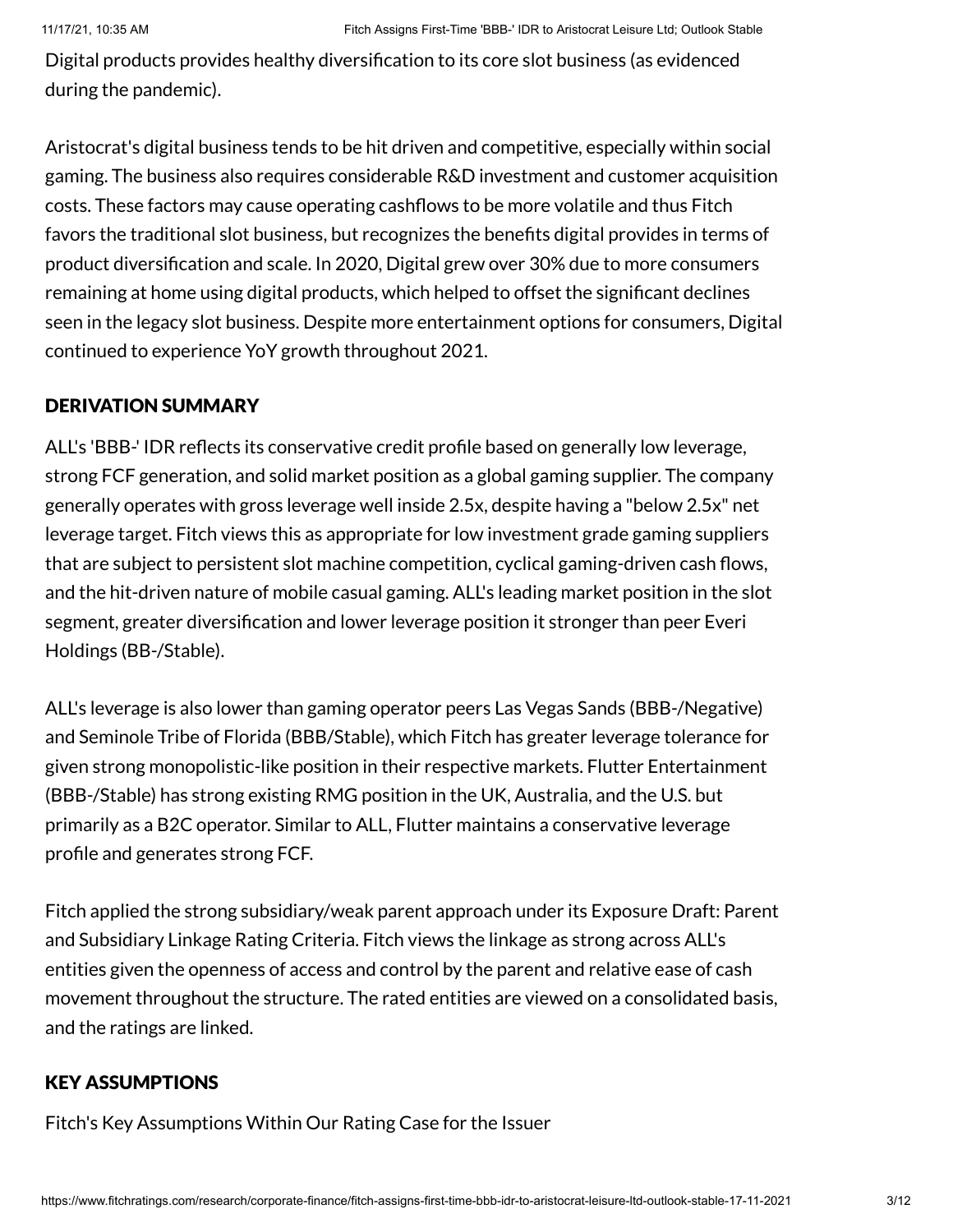--ALL's legacy gaming revenues fully recover to pre-pandemic levels by 2022 and grow in the mid-to-high single digit range thereafter, aided primarily by its robust gaming operations business in North America. Digital revenue growth slows in 2022 as other consumer entertainment options enjoy more normalized operating environments, but longterm growth remains solid in the mid-to-high single digit range;

--Playtech fully recovers to pre-pandemic levels in 2022 as pandemic-related operating restrictions no longer weigh on the B2C segment. Thereafter, B2B grows in the high-single digit range and benefits from ALL's content integration. Fitch assumes B2C also continues to grow but at more modest levels;

--Total EBITDA margins decline as the lower-margin Playtech is acquired, but settle around 30%;

--The Playtech acquisition closes in mid-FY2022 and is funded with AUD1.3 billion in entitlement offering, AUD2.77 billion in USD-equivalent term loan B, and cash on hand;

--Recurring capex is roughly 8% of revenues, which includes spending related to ALL's premium gaming operations. Fitch assumes roughly AUD200 million in Italy concession payments between 2023-2024 (related to Playtech's B2C business);

--Annual dividends are 35% of NPATA (net profit after tax before amortization of acquired intangibles);

--Fitch assumes AUD100 million of tuck-in acquisitions annually;

--ALL pays down AUD200 million of term loan (includes amortization) annually, which is inline with voluntary debt paydown following the Big Fish acquisition in 2018.

# RATING SENSITIVITIES

Factors that could, individually or collectively, lead to positive rating action/upgrade:

-Gross debt/EBITDA sustaining below 1.5x, combined with a public commitment to remain at or below that level;

-ALL continues market share momentum in North America and/or expands footprint in new segments successfully.

Factors that could, individually or collectively, lead to negative rating action/downgrade: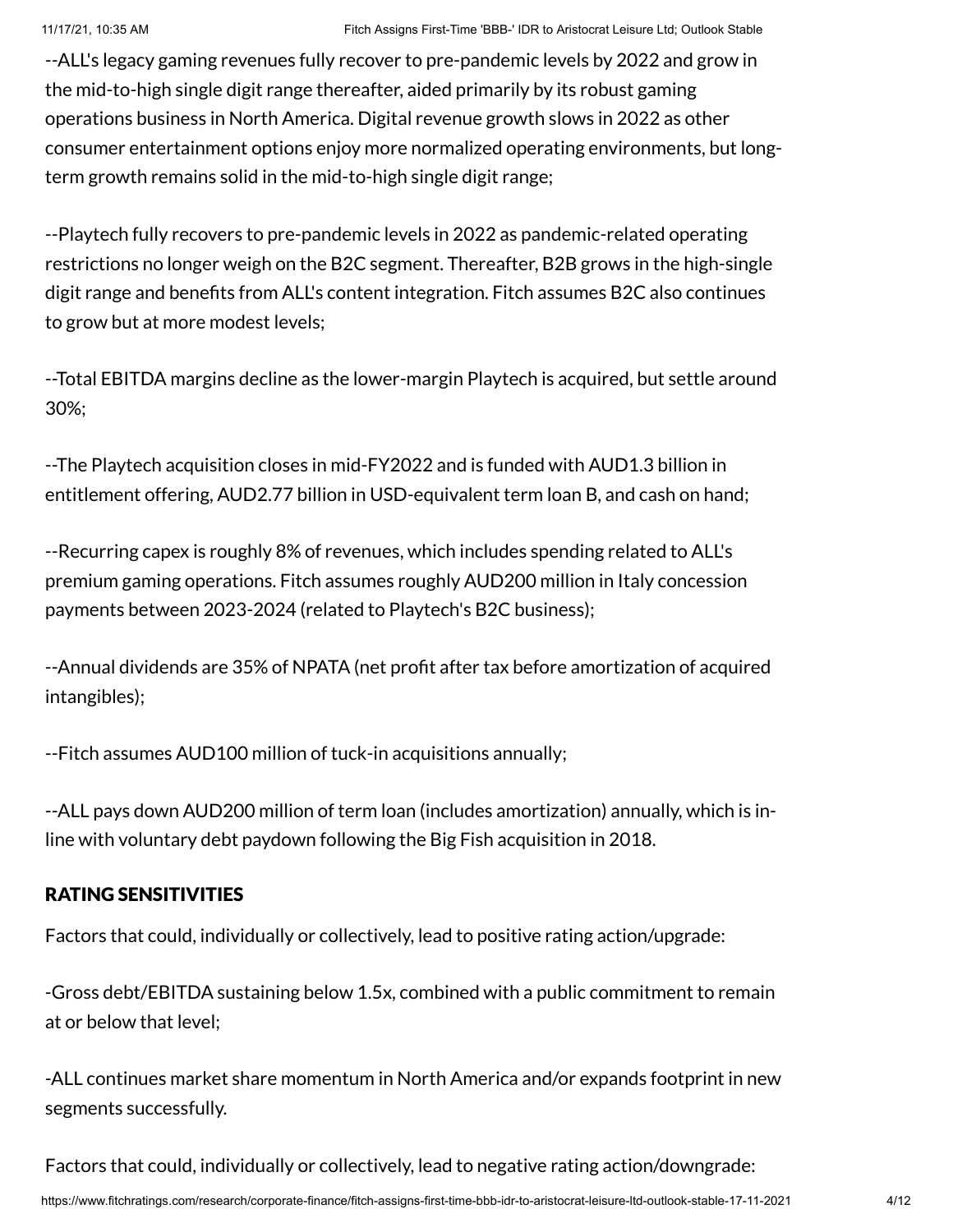-Gross leverage sustaining above 2.5x;

-A change in financial policy with raised leverage targets and/or an aggressive growth strategy pursuing debt funded acquisitions without a reasonable de-levering path.

Fitch will reassess ALL's leverage sensitivities should the company transition toward a fully unsecured capital structure, which would increase ALL's financial flexibility. Conversely, Fitch could also reassess ALL's sensitivities if an increasing revenue mix from ALL's digital non-casino gaming takes share from the slot segment.

#### BEST/WORST CASE RATING SCENARIO

International scale credit ratings of Non-Financial Corporate issuers have a best-case rating upgrade scenario (defined as the 99th percentile of rating transitions, measured in a positive direction) of three notches over a three-year rating horizon; and a worst-case rating downgrade scenario (defined as the 99th percentile of rating transitions, measured in a negative direction) of four notches over three years. The complete span of best- and worst-case scenario credit ratings for all rating categories ranges from 'AAA' to 'D'. Bestand worst-case scenario credit ratings are based on historical performance. For more information about the methodology used to determine sector-specific best- and worst-case scenario credit ratings, visit [https://www.fitchratings.com/site/re/10111579.](https://www.fitchratings.com/site/re/10111579)

#### LIQUIDITY AND DEBT STRUCTURE

ALL's liquidity remains strong pro forma for the Playtech transaction, which includes full availability on its AUD286 million revolver and over AUD1 billion in excess cash. FCF margin is also forecasted to remain robust, ranging from mid- to high-single digits percentage of revenue. Fitch expects a small amount of debt paydown relative to ALL's excess cash balances, with additional allocation toward dividends and tuck-in M&A. The term loans do not mature until 2024.

Fitch rates the secured debt on par with the IDR given the collateral is mostly intangible assets, specifically goodwill.

#### ISSUER PROFILE

Aristocrat Leisure Ltd. is a global gaming supplier that operates in the slot machine, digital gaming, and gaming technology space.

#### DATE OF RELEVANT COMMITTEE

#### 16 November 2021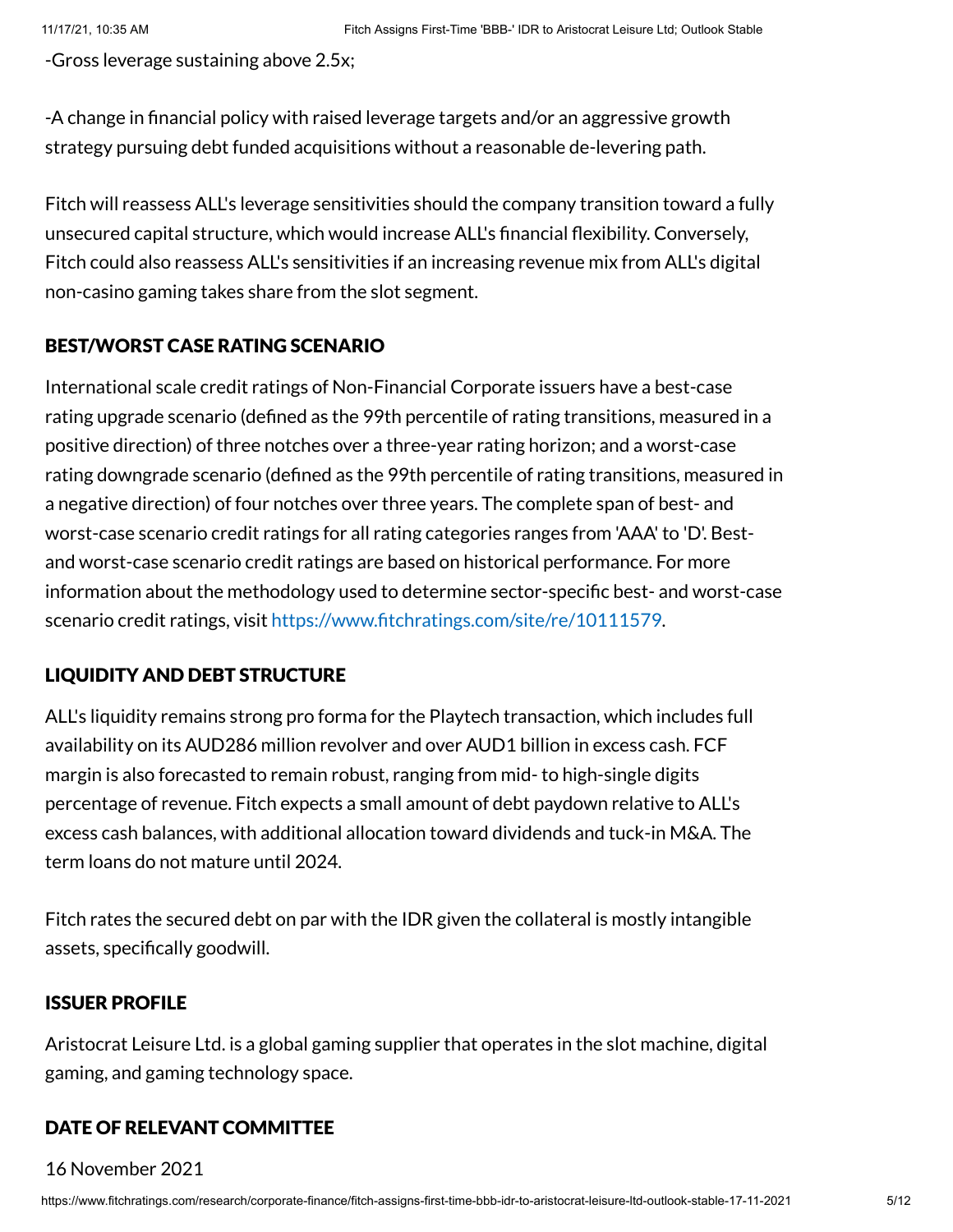### REFERENCES FOR SUBSTANTIALLY MATERIAL SOURCE CITED AS KEY DRIVER OF RATING

The principal sources of information used in the analysis are described in the Applicable Criteria.

#### ESG CONSIDERATIONS

Unless otherwise disclosed in this section, the highest level of ESG credit relevance is a score of '3'. This means ESG issues are credit-neutral or have only a minimal credit impact on the entity, either due to their nature or the way in which they are being managed by the entity. For more information on Fitch's ESG Relevance Scores, visit [www.fitchratings.com/esg](http://www.fitchratings.com/esg)

| <b>ENTITY/DEBT ≑</b>               | <b>RATING <math>\div</math></b>                           |
|------------------------------------|-----------------------------------------------------------|
| Video Gaming Technologies,<br>Inc. | LT IDR<br><b>BBB- Rating Outlook Stable</b><br>New Rating |
| senior secured                     | LT<br>BBB-<br>New Rating                                  |
| Aristocrat Leisure Ltd.            | LT IDR<br><b>BBB- Rating Outlook Stable</b><br>New Rating |
| Aristocrat Technologies, Inc.      | LT IDR<br><b>BBB- Rating Outlook Stable</b><br>New Rating |
| senior secured                     | New Rating<br>LT<br>BBB-                                  |
| Aristocrat International Pty Ltd   | LT IDR<br><b>BBB- Rating Outlook Stable</b><br>New Rating |
| senior secured                     | LT<br>BBB-<br>New Rating                                  |

#### RATING ACTIONS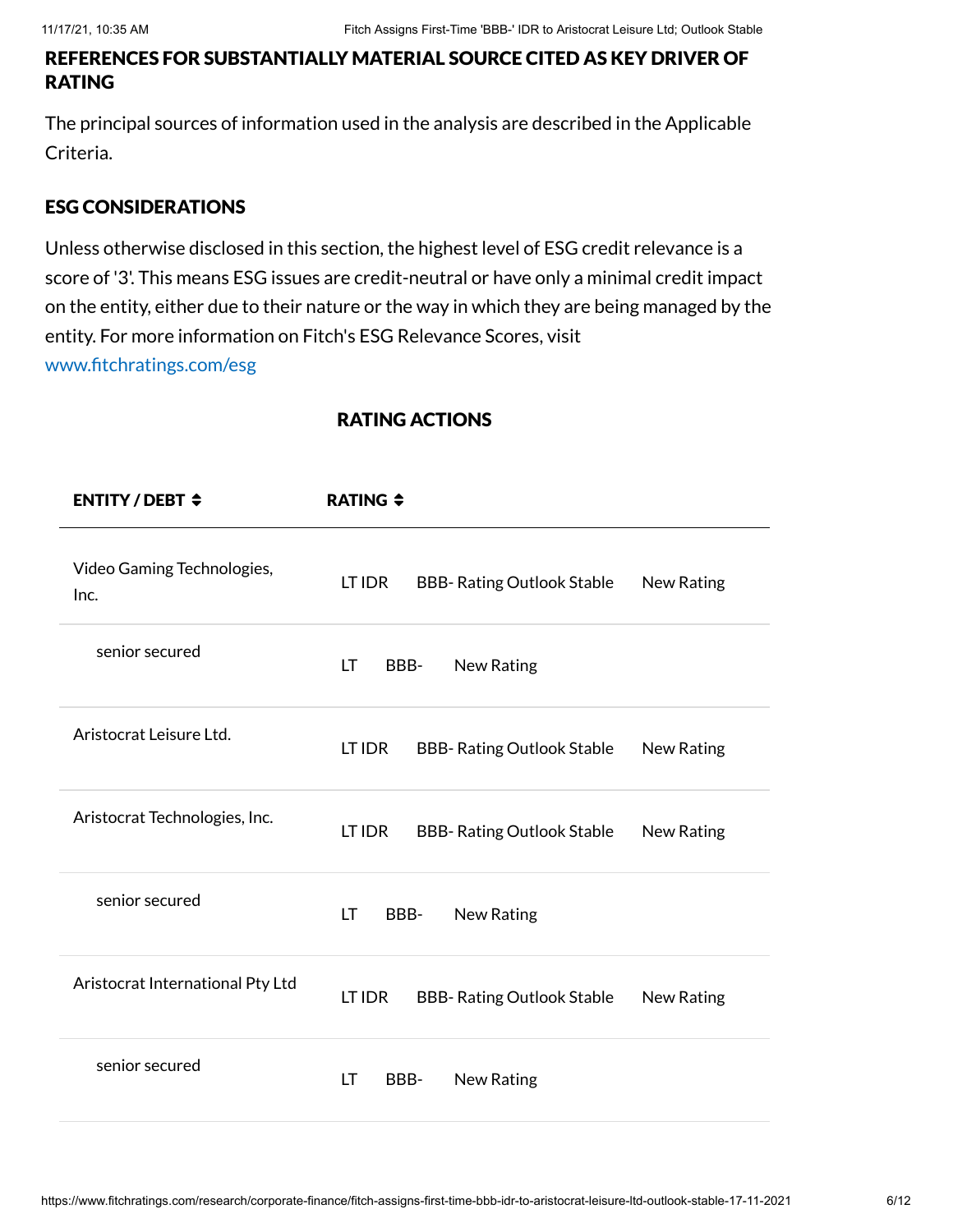#### VIEW ADDITIONAL RATING DETAILS

#### FITCH RATINGS ANALYSTS

**Colin Mansfield, CFA** Senior Director Primary Rating Analyst +1 212 908 0899 colin.mansfield@fitchratings.com Fitch Ratings, Inc. 33 Whitehall Street New York, NY 10004

#### **Connor Parks**

Senior Analyst Secondary Rating Analyst +1 312 606 3316 connor.parks@fitchratings.com

#### **Britton Costa, CFA**

Senior Director Committee Chairperson +1 212 908 0524 britton.costa@fitchratings.com

#### MEDIA CONTACTS

**Elizabeth Fogerty** New York +1 212 908 0526 elizabeth.fogerty@thefitchgroup.com

Additional information is available on [www.fitchratings.com](http://www.fitchratings.com/)

# PARTICIPATION STATUS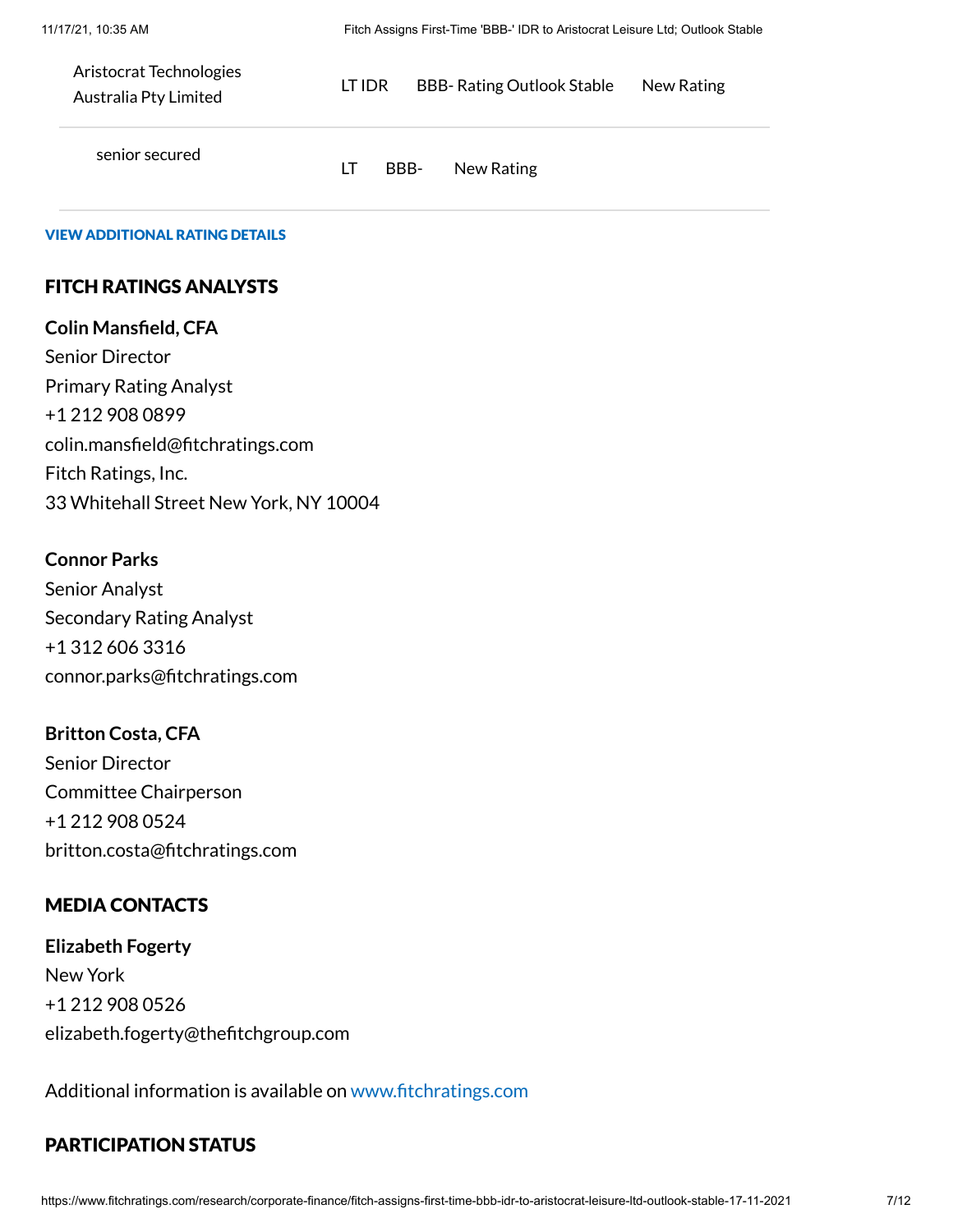The rated entity (and/or its agents) or, in the case of structured finance, one or more of the transaction parties participated in the rating process except that the following issuer(s), if any, did not participate in the rating process, or provide additional information, beyond the issuer's available public disclosure.

#### APPLICABLE CRITERIA

Corporates Recovery Ratings and Instrument [Ratings Criteria](https://www.fitchratings.com/research/corporate-finance/corporates-recovery-ratings-instrument-ratings-criteria-09-04-2021) (pub. 09 Apr 2021) (including rating assumption sensitivity) Corporate Rating Criteria (pub. 15 Oct 2021) (including rating [assumption](https://www.fitchratings.com/research/corporate-finance/corporate-rating-criteria-15-10-2021) sensitivity) Exposure Draft: Parent [and Subsidiary](https://www.fitchratings.com/research/corporate-finance/exposure-draft-parent-subsidiary-linkage-rating-criteria-15-10-2021) Linkage Rating Criteria (pub. 15 Oct 2021) Sector Navigators - [Addendum](https://www.fitchratings.com/research/corporate-finance/sector-navigators-addendum-to-corporate-rating-criteria-15-10-2021) to the Corporate Rating Criteria (pub. 15 Oct 2021)

#### APPLICABLE MODELS

Numbers in parentheses accompanying applicable model(s) contain hyperlinks to criteria providing description of model(s).

Corporate Monitoring & Forecasting Model (COMFORT Model), v7.9.0 ([1\)](https://www.fitchratings.com/research/corporate-finance/corporate-rating-criteria-15-10-2021)

#### ADDITIONAL DISCLOSURES

[Dodd-Frank](https://www.fitchratings.com/research/corporate-finance/fitch-assigns-first-time-bbb-idr-to-aristocrat-leisure-ltd-outlook-stable-17-11-2021/dodd-frank-disclosure) Rating Information Disclosure Form Solicitation Status [Endorsement](#page-10-0) Policy

#### ENDORSEMENT STATUS

| Aristocrat International Pty Ltd              |  |
|-----------------------------------------------|--|
| Aristocrat Leisure Ltd.                       |  |
| Aristocrat Technologies Australia Pty Limited |  |
| Aristocrat Technologies, Inc.                 |  |
| Video Gaming Technologies, Inc.               |  |
|                                               |  |

#### **DISCLAIMER**

ALL FITCH CREDIT RATINGS ARE SUBJECT TO CERTAIN LIMITATIONS AND DISCLAIMERS. PLEASE READ THESE LIMITATIONS AND DISCLAIMERS BY FOLLOWING THIS LINK: [HTTPS://WWW.FITCHRATINGS.COM/UNDERSTANDINGCREDITRATINGS](https://www.fitchratings.com/UNDERSTANDINGCREDITRATINGS). IN ADDITION, THE FOLLOWING [HTTPS://WWW.FITCHRATINGS.COM/RATING-](https://www.fitchratings.com/rating-definitions-document)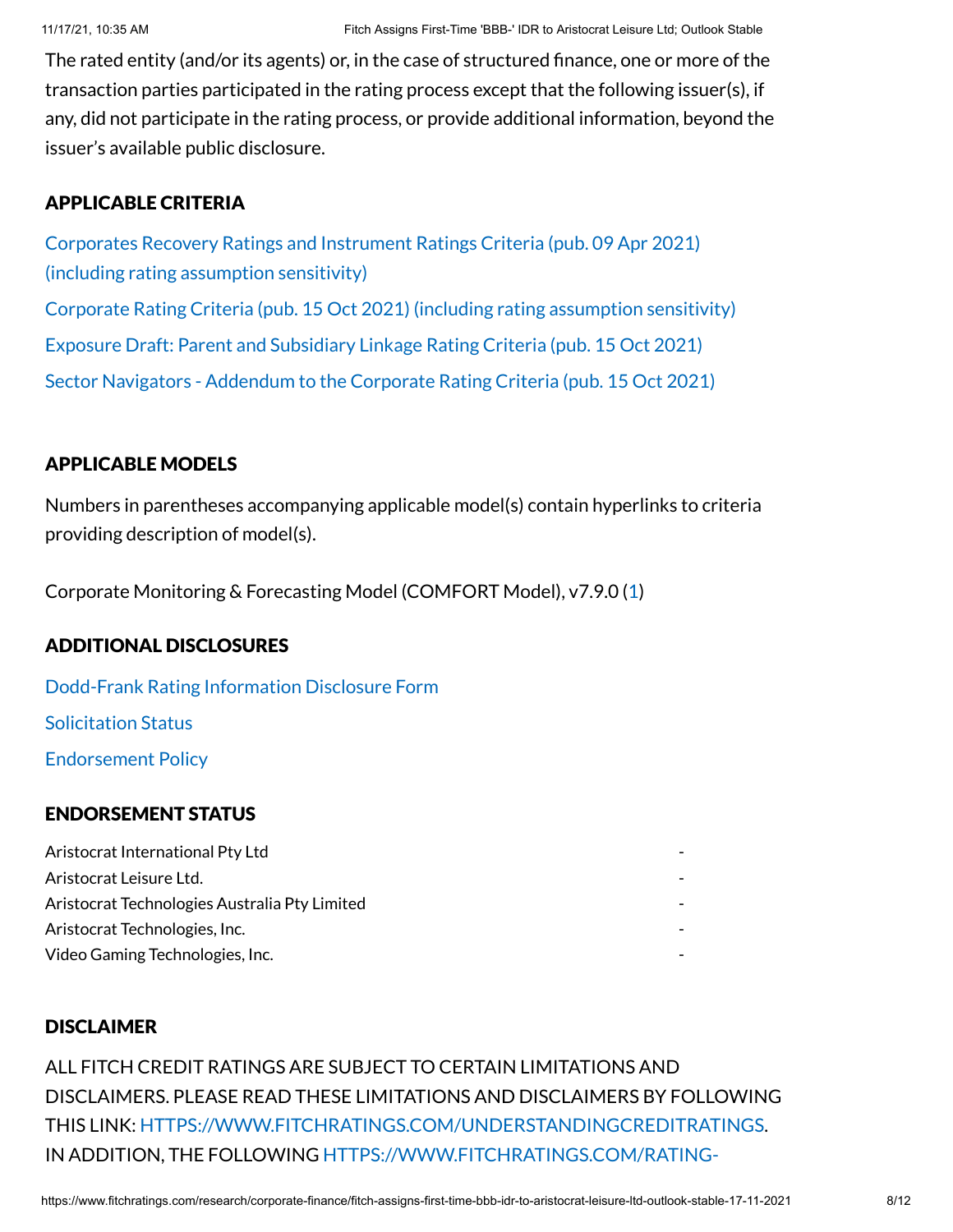[DEFINITIONS-DOCUMENT](https://www.fitchratings.com/rating-definitions-document) DETAILS FITCH'S RATING DEFINITIONS FOR EACH RATING SCALE AND RATING CATEGORIES, INCLUDING DEFINITIONS RELATING TO DEFAULT. PUBLISHED RATINGS, CRITERIA, AND METHODOLOGIES ARE AVAILABLE FROM THIS SITE AT ALL TIMES. FITCH'S CODE OF CONDUCT, CONFIDENTIALITY, CONFLICTS OF INTEREST, AFFILIATE FIREWALL, COMPLIANCE, AND OTHER RELEVANT POLICIES AND PROCEDURES ARE ALSO AVAILABLE FROM THE CODE OF CONDUCT SECTION OF THIS SITE. DIRECTORS AND SHAREHOLDERS RELEVANT INTERESTS ARE AVAILABLE AT [HTTPS://WWW.FITCHRATINGS.COM/SITE/REGULATORY](https://www.fitchratings.com/site/regulatory). FITCH MAY HAVE PROVIDED ANOTHER PERMISSIBLE SERVICE OR ANCILLARY SERVICE TO THE RATED ENTITY OR ITS RELATED THIRD PARTIES. DETAILS OF PERMISSIBLE SERVICE(S) FOR WHICH THE LEAD ANALYST IS BASED IN AN ESMA- OR FCA-REGISTERED FITCH RATINGS COMPANY (OR BRANCH OF SUCH A COMPANY) OR ANCILLARY SERVICE(S) CAN BE FOUND ON THE ENTITY SUMMARY PAGE FOR THIS ISSUER ON THE FITCH RATINGS WEBSITE.

#### READ LESS

#### COPYRIGHT

Copyright © 2021 by Fitch Ratings, Inc., Fitch Ratings Ltd. and its subsidiaries. 33 Whitehall Street, NY, NY 10004. Telephone: 1-800-753-4824, (212) 908-0500. Fax: (212) 480-4435. Reproduction or retransmission in whole or in part is prohibited except by permission. All rights reserved. In issuing and maintaining its ratings and in making other reports (including forecast information), Fitch relies on factual information it receives from issuers and underwriters and from other sources Fitch believes to be credible. Fitch conducts a reasonable investigation of the factual information relied upon by it in accordance with its ratings methodology, and obtains reasonable verification of that information from independent sources, to the extent such sources are available for a given security or in a given jurisdiction. The manner of Fitch's factual investigation and the scope of the thirdparty verification it obtains will vary depending on the nature of the rated security and its issuer, the requirements and practices in the jurisdiction in which the rated security is offered and sold and/or the issuer is located, the availability and nature of relevant public information, access to the management of the issuer and its advisers, the availability of preexisting third-party verifications such as audit reports, agreed-upon procedures letters, appraisals, actuarial reports, engineering reports, legal opinions and other reports provided by third parties, the availability of independent and competent third- party verification sources with respect to the particular security or in the particular jurisdiction of the issuer, and a variety of other factors. Users of Fitch's ratings and reports should understand that neither an enhanced factual investigation nor any third-party verification can ensure that all of the information Fitch relies on in connection with a rating or a report will be accurate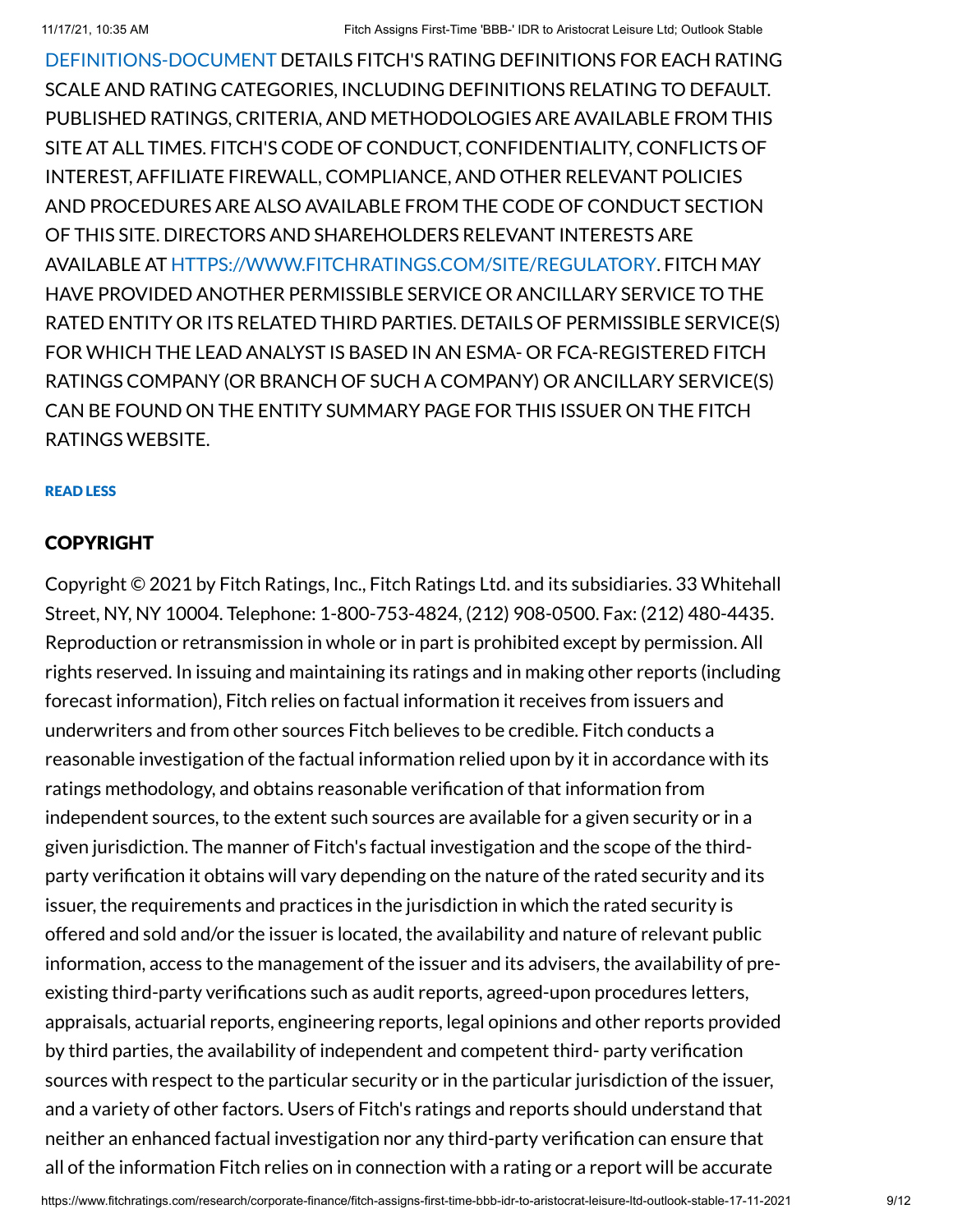https://www.fitchratings.com/research/corporate-finance/fitch-assigns-first-time-bbb-idr-to-aristocrat-leisure-ltd-outlook-stable-17-11-2021 10/12 and complete. Ultimately, the issuer and its advisers are responsible for the accuracy of the information they provide to Fitch and to the market in offering documents and other reports. In issuing its ratings and its reports, Fitch must rely on the work of experts, including independent auditors with respect to financial statements and attorneys with respect to legal and tax matters. Further, ratings and forecasts of financial and other information are inherently forward-looking and embody assumptions and predictions about future events that by their nature cannot be verified as facts. As a result, despite any verification of current facts, ratings and forecasts can be affected by future events or conditions that were not anticipated at the time a rating or forecast was issued or affirmed. The information in this report is provided "as is" without any representation or warranty of any kind, and Fitch does not represent or warrant that the report or any of its contents will meet any of the requirements of a recipient of the report. A Fitch rating is an opinion as to the creditworthiness of a security. This opinion and reports made by Fitch are based on established criteria and methodologies that Fitch is continuously evaluating and updating. Therefore, ratings and reports are the collective work product of Fitch and no individual, or group of individuals, is solely responsible for a rating or a report. The rating does not address the risk of loss due to risks other than credit risk, unless such risk is specifically mentioned. Fitch is not engaged in the offer or sale of any security. All Fitch reports have shared authorship. Individuals identified in a Fitch report were involved in, but are not solely responsible for, the opinions stated therein. The individuals are named for contact purposes only. A report providing a Fitch rating is neither a prospectus nor a substitute for the information assembled, verified and presented to investors by the issuer and its agents in connection with the sale of the securities. Ratings may be changed or withdrawn at any time for any reason in the sole discretion of Fitch. Fitch does not provide investment advice of any sort. Ratings are not a recommendation to buy, sell, or hold any security. Ratings do not comment on the adequacy of market price, the suitability of any security for a particular investor, or the tax-exempt nature or taxability of payments made in respect to any security. Fitch receives fees from issuers, insurers, guarantors, other obligors, and underwriters for rating securities. Such fees generally vary from US\$1,000 to US\$750,000 (or the applicable currency equivalent) per issue. In certain cases, Fitch will rate all or a number of issues issued by a particular issuer, or insured or guaranteed by a particular insurer or guarantor, for a single annual fee. Such fees are expected to vary from US\$10,000 to US\$1,500,000 (or the applicable currency equivalent). The assignment, publication, or dissemination of a rating by Fitch shall not constitute a consent by Fitch to use its name as an expert in connection with any registration statement filed under the United States securities laws, the Financial Services and Markets Act of 2000 of the United Kingdom, or the securities laws of any particular jurisdiction. Due to the relative efficiency of electronic publishing and distribution, Fitch research may be available to electronic subscribers up to three days earlier than to print subscribers.